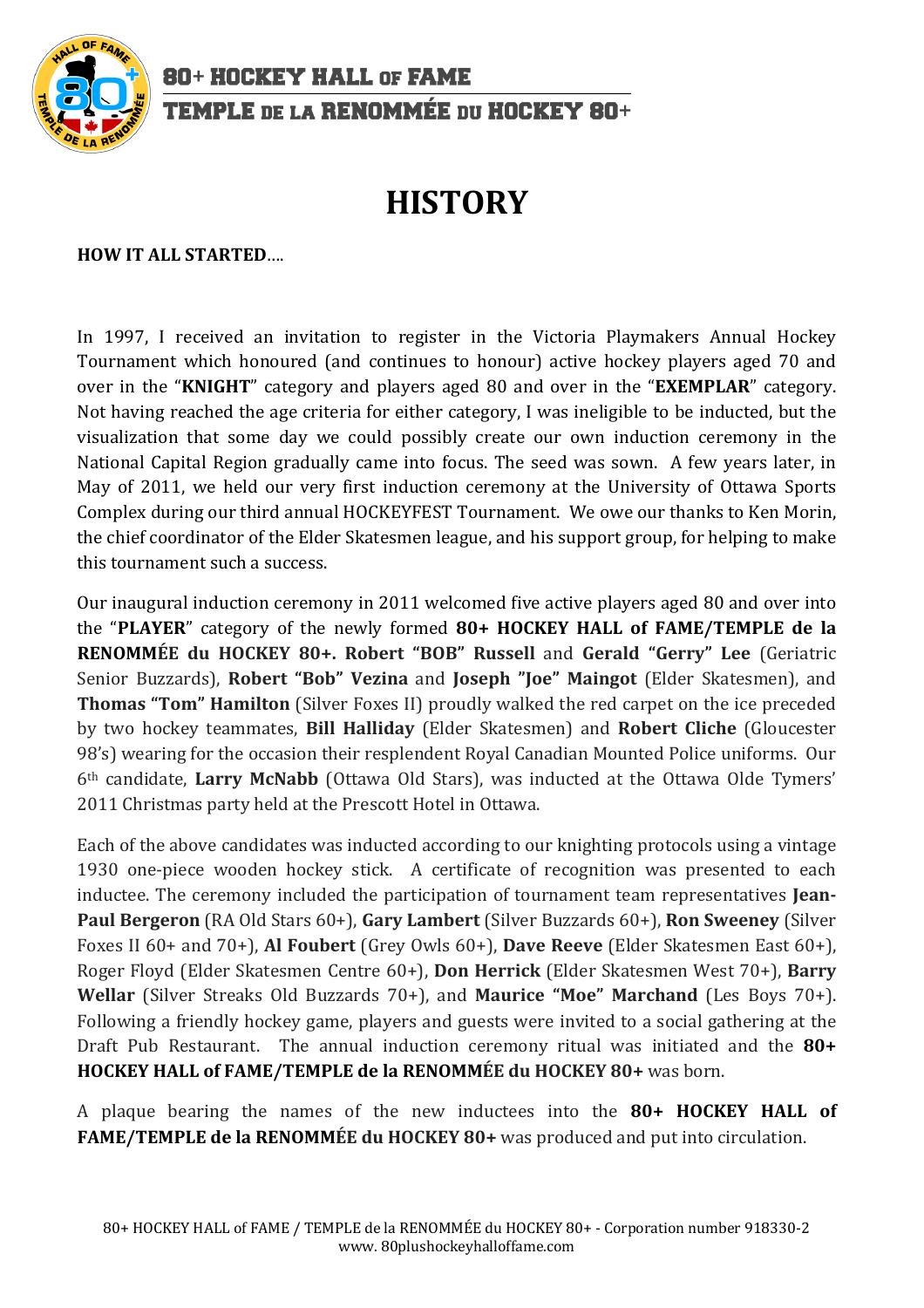

80+ HOCKEY HALL OF FAME TEMPLE DE LA RENOMMÉE DU HOCKEY 80+

Each inductee receives the plaque for a period of two to three weeks during which time he has an opportunity to personally celebrate his induction with family and friends. The plaque thereafter is on display in the main foyer of the University of Ottawa Sports Complex for all to enjoy.

In 2012, the organizing committee of the **80+ HOCKEY HALL of FAME/TEMPLE de la RENOMMÉE** du HOCKEY 80+, composed of Mike Etherington (Gloucester 98's), Glen **McStravick (Geriatric Silver Buzzards), and Maurice "Moe" Marchand** (Les Boys 70+) decided to create a "**BUILDER**" category. The goal was to honour individuals, endorsed by their peers, who were actively engaged in the organization and promotion of senior recreational hockey over a period of ten years or more. By 2016, there were a total of sixteen inducted "**BUILDERS**".

The recognition and credibility of the **80+ HOCKEY HALL of FAME/TEMPLE de la RENOMMÉE du HOCKEY 80+** has rapidly expanded within the Ottawa-Gatineau region and throughout all of Ontario and Quebec. LES SAGES RIVE-SUD 80+, of St-Hubert, Quebec (South Shore of Montreal), submitted a request for consideration of inducting all the eligible hockey players within their 80+ division. Accordingly, in the fall of 2015, the 80+ HOCKEY HALL of **FAME/TEMPLE de la RENOMMÉE du HOCKEY 80+** was pleased to welcome from the province of Quebec twenty-two new candidates into the "PLAYER" category and one new candidate into the "BUILDER" category of its 2015 cohort of inductees.

As an indication of its continued growth, the **80+ HOCKEY HALL of FAME/TEMPLE de la RENOMMÉE du HOCKEY 80+** has expanded from six "PLAYERS" represented by four supporting teams in 2011 to a total of one hundred "PLAYERS" and "BUILDERS" represented by seventeen supporting teams in 2016.

| Year | <b>Player Category</b> | <b>Builder Category</b> | <b>Supporting Teams</b> |
|------|------------------------|-------------------------|-------------------------|
| 2011 | 6                      | $\boldsymbol{0}$        | $\overline{4}$          |
| 2012 | $\overline{4}$         | $\overline{2}$          | 3                       |
| 2013 | 9                      | 3                       | 8                       |
| 2014 | 6                      | $\overline{2}$          | $\overline{7}$          |
| 2015 | 33                     | 3                       | 11                      |
| 2016 | 26                     | 6                       | 17                      |
| 2017 | 31                     | $\overline{4}$          | 18                      |
| 2018 | 52                     | $\overline{7}$          | 21                      |
| 2019 | 26                     | $\overline{2}$          | 16                      |